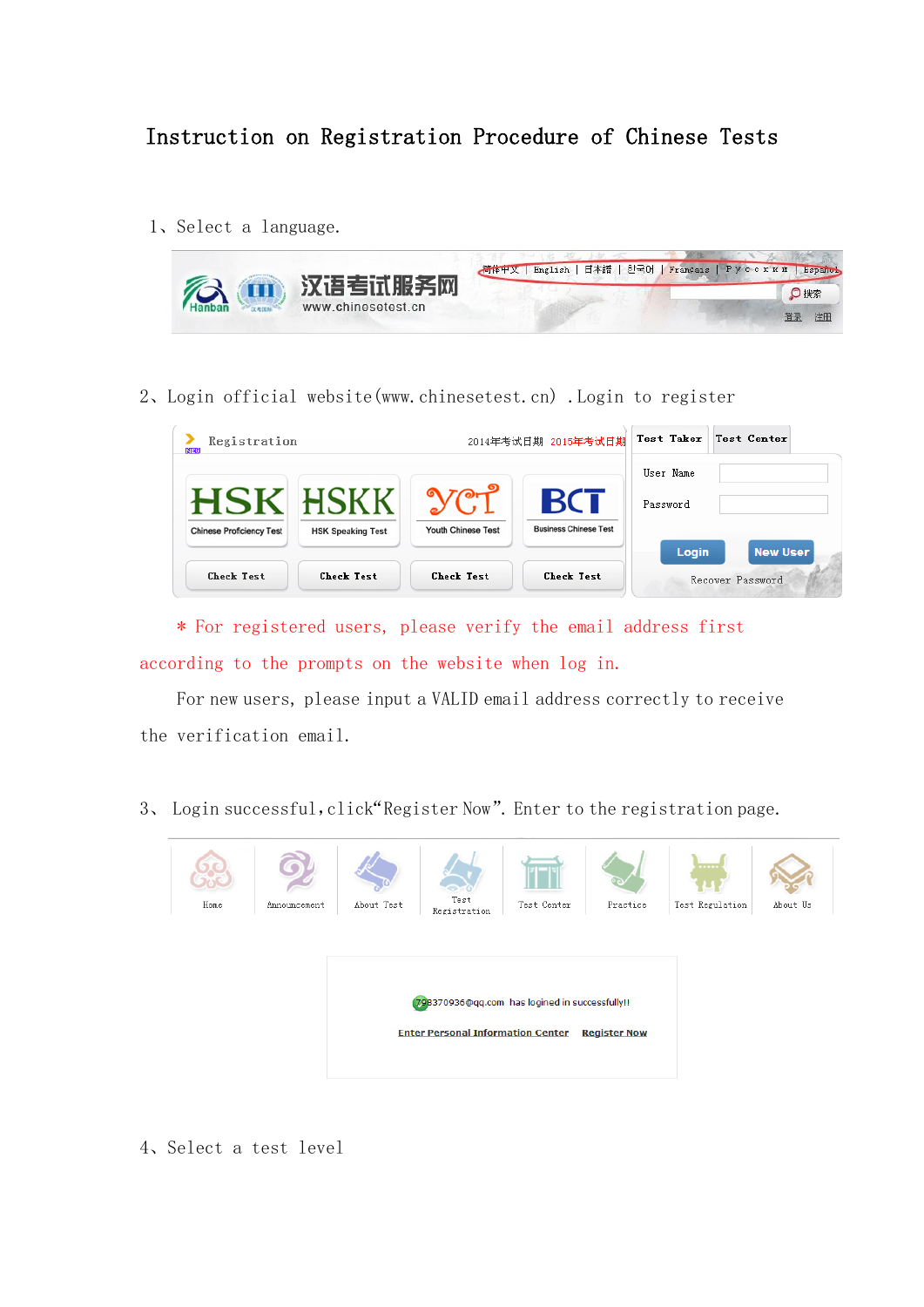|              | Chinese Proficiency | > HSK Speaking       | Youth Chinese Test | Business Chinese    |  |
|--------------|---------------------|----------------------|--------------------|---------------------|--|
| Home         |                     | <b>HSK</b> Level I   |                    | <b>HSK</b> Level II |  |
| Announcement |                     | <b>HSK</b> Level III |                    | <b>HSK Level IV</b> |  |
| About Test   |                     | <b>HSK Level V</b>   |                    | HSK Level VI        |  |

## 、Click"[Register](http://kw.chinesetest.cn/goliuchengtu.do)"

| HSK (Level I) assesses test takers' abilities in the application of everyday Chinese. It is the                |
|----------------------------------------------------------------------------------------------------------------|
| counterpart of the Level I of the Chinese Language Proficiency Scales for Speakers of Other Languages and      |
| the Al Level of the <i>Common European Framework of Reference (CEF)</i> . Test takers who are able to pass the |
| HSK (Level I) can understand and use very simple Chinese phrases, meet basic needs for communication and       |
| possess the ability to further their Chinese language studies.                                                 |
| The HSK (Level I) is intended for students who have studied Chinese for a semester (half an academic           |
| year), with 2-3 class hours in each week. These students have mastered 150 commonly used words and basic       |
| grammar patterns.                                                                                              |
|                                                                                                                |
| <b>Register</b>                                                                                                |

、Select a test center、test date and related information.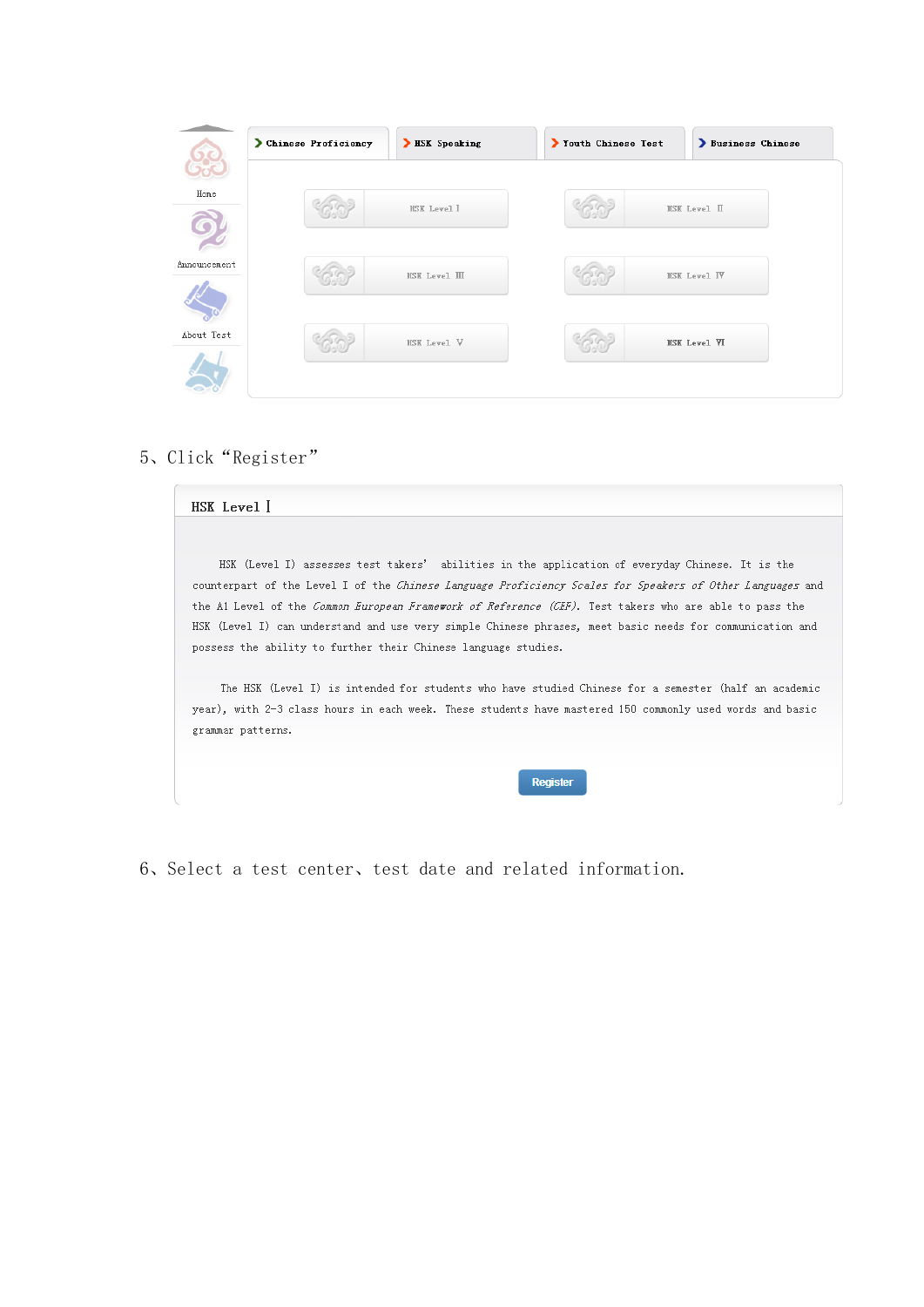## HSK Levell--Registration--Test Center Choosing

\* Please select the continenet with the Continent: -Please Select-- $\overline{\bullet}$  most convenient test site for you. **O** Please select continent. \* Please select the country/area with the most convenient test site for you  $\sqrt{\phantom{a}}$  ONo countries/regions matching your Country/Region: -Please Select-search were found; please change your requirement and try again.  $\textcolor{blue}{\bullet}$  Paper-based Test  $\circ$ Test format: \* Please select test format **Internet-based Test** \* Please select your desired test Test Center: - Please Select-- $\overline{\mathbf{v}}$  location **O** Please select test center. \* Test time to participate in the test Test Date: - Please Select-- $\blacktriangledown$ O Please select test date.  $\blacksquare$  I have read and agreed to the Instructions  $\vert \cdot \vert$ Reset **Submit** 

Tips: Please use IE browser (above Version 6.0) or Firefox browser. Other browsers are not supported temporarily.

7、Fill in personal information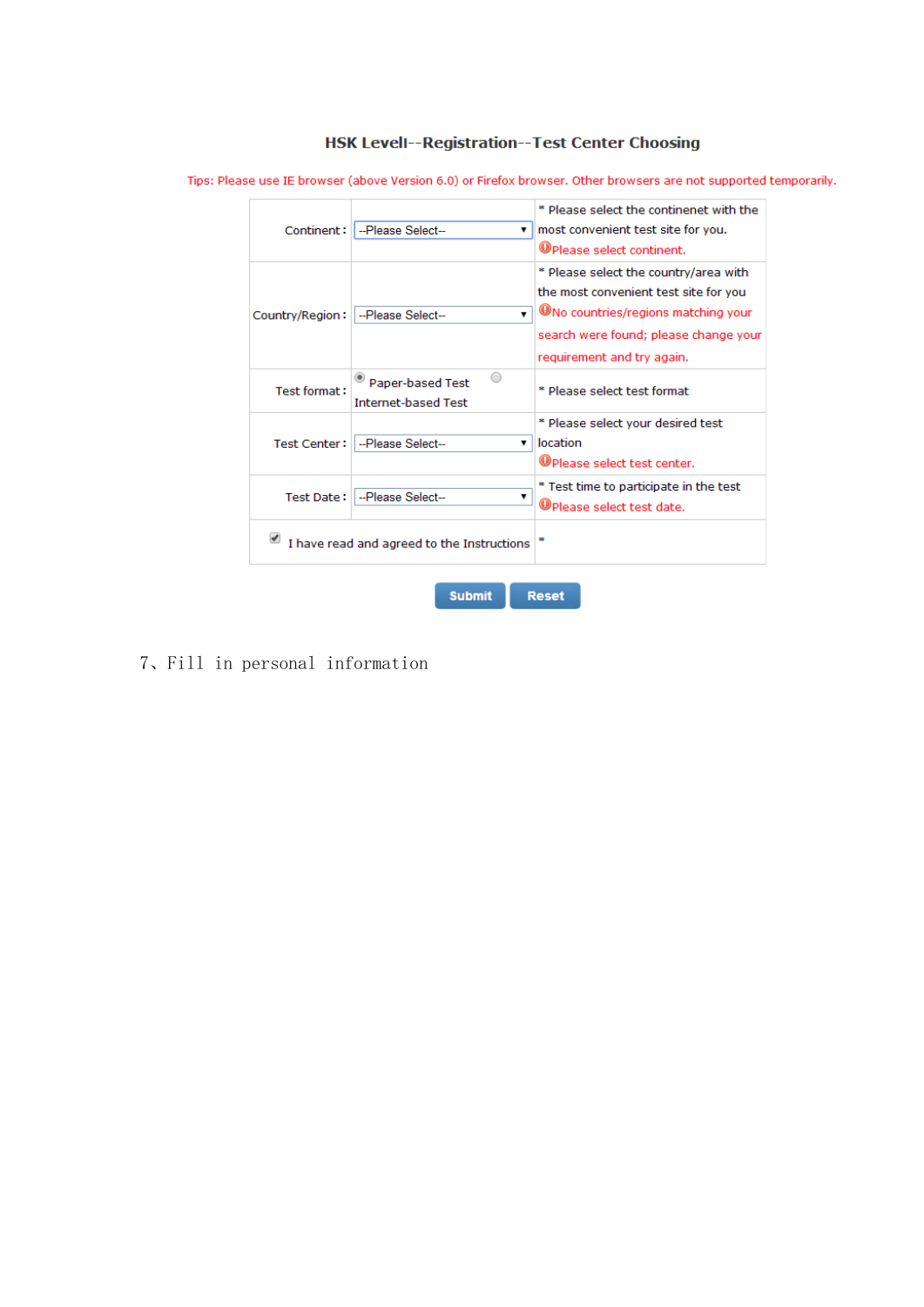|                        | User Name: 798370936@qq.com |                                                                                                                               |
|------------------------|-----------------------------|-------------------------------------------------------------------------------------------------------------------------------|
| Name:                  |                             | * Please input the surname and<br>firstname on your valid certificate<br><b>O</b> Please enter name as on your<br>certificate |
| <b>Chinese Name:</b>   |                             | Please input your correct Chinese<br>name                                                                                     |
| Gender:                | female<br>▼                 | * Click "Browse" to select                                                                                                    |
| Birthday:              |                             | * Click "Input Box" to enter your birth<br>date<br><b>WBirthday format error!</b>                                             |
| Nationality            | --Please Select--<br>▼.     | * Enter your nationality<br><b>OPlease select nationality</b>                                                                 |
| Mother Tongue:         | --Please Select--<br>▼      | * Enter your fisrt language, i.e.mother<br>language<br>Please select mother tongue                                            |
| ID Type:               | Passport<br>▼               | * Select your valid certificate with a<br>number of 3-38 characters.                                                          |
| <b>ID Card Number:</b> |                             | * Valid certificate number of your<br>selected ID type<br>USelect your valid certificate with a<br>number of 3-38 characters. |

HSK Levell -- Registration--Test Taker Information

Tips: Please use IE browser (above Version 6.0) or Firefox browser. Other browsers are not supported temporarily.

| Telephone Number:                           |                     | * Enter your available telephone<br>number<br>Please enter telephone number with<br>6-20 digits! |
|---------------------------------------------|---------------------|--------------------------------------------------------------------------------------------------|
|                                             |                     | 您是:   ○ Student ○ In-service professionals ○ Others (Freelance)                                  |
| How long have you been learning<br>Chinese: | Below 6 months<br>▼ | * Please Select                                                                                  |
| Address :                                   |                     | Enter your address                                                                               |
| Notes:                                      |                     | Limted to 0-50 characters or Chinese<br>characters, including symbols!                           |
|                                             |                     |                                                                                                  |

**Previous** Next Step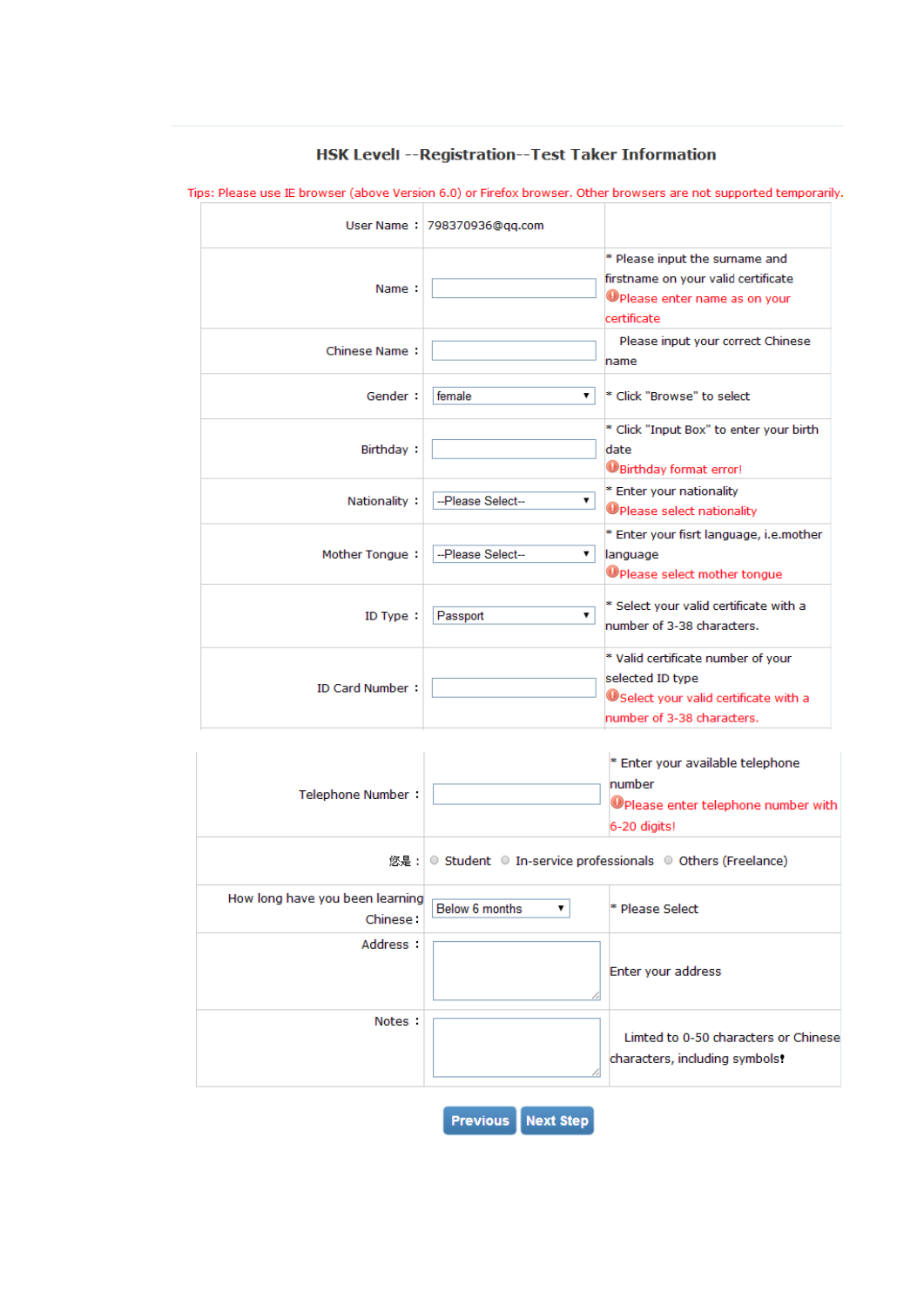\*Valid telephone number is required that will be verified after submitting. Next step would not be proceeded without entering the telephone number.

8、Upload a photo

|            | HSK三级 --报名--照片上传                          |
|------------|-------------------------------------------|
|            | 提示: 请使用IE (6.0以上) 或Firefox浏览器, 暂不支持其他浏览器。 |
| 选择照片<br>完成 | 相关注意事项                                    |
|            | ○昭片要求: 近期免冠、正面、单色背景、两寸证件照, 不得使            |
|            | 用风暴照、生活照                                  |
|            | o 昭片格式: JPG                               |
|            | ○ 照片标准: 180像素*240像素                       |
|            | ○ 文件大小: 小干100K                            |
| photo      | ○ 如果考生没有在报名网站上传电子照片, 可以使用移动存储设            |
|            | 备 (U盘, 移动硬盘等) 将电子照片送到报考的考点, 寻求考点          |
|            | 工作人员的帮助                                   |
|            | ○ 在中国大陆地区考点报名参加汉语考试的考生, 须上传电子照            |
|            | 片。如未上传照片或上传照片不符合要求的, 将不能进入考场参             |
|            | 加考试                                       |

9、Confirm personal information and then submit.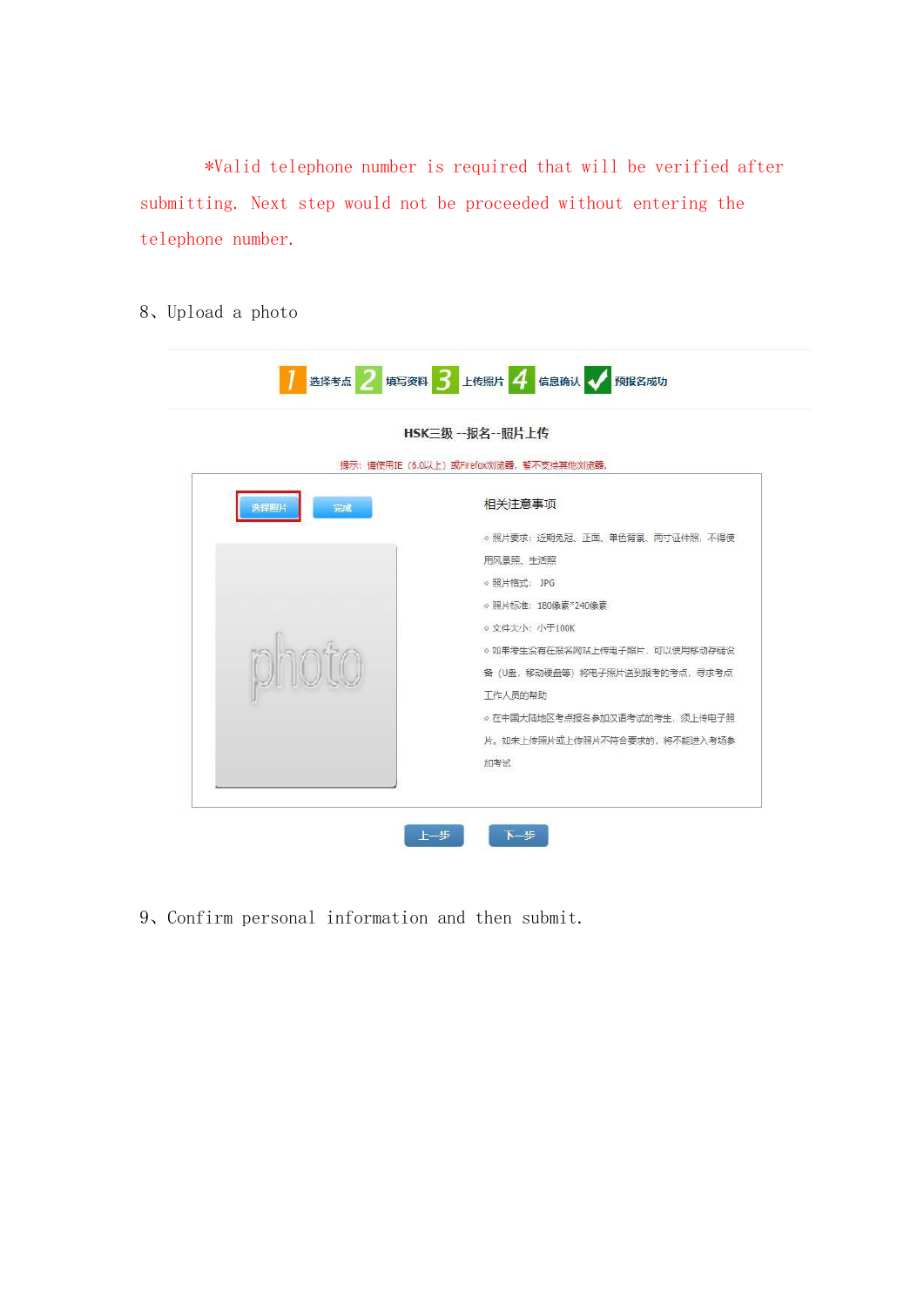| <b>User Name</b>                                                | 798370936@qq.com   | <b>Photo</b> |  |  |  |
|-----------------------------------------------------------------|--------------------|--------------|--|--|--|
| <b>Name</b>                                                     | 000000000000       |              |  |  |  |
| <b>Chinese Name</b>                                             | 0000000000         |              |  |  |  |
| <b>Gender</b>                                                   | Female             |              |  |  |  |
| <b>Birthday</b>                                                 | 2001-07-02         |              |  |  |  |
| <b>Telephone</b><br><b>Number</b>                               | 000000000000       |              |  |  |  |
| <b>Address</b>                                                  |                    |              |  |  |  |
| <b>Nationality</b>                                              | <b>AFGHANISTAN</b> |              |  |  |  |
| <b>Mother Tongue</b>                                            | Amharic            |              |  |  |  |
| <b>ID Type</b>                                                  | Passport           |              |  |  |  |
| <b>ID Card</b><br><b>Number</b>                                 | 000000000000       |              |  |  |  |
| <b>How long have</b><br>you been<br>learning<br><b>Chinese:</b> | Below 6 months     |              |  |  |  |
| 您是:                                                             | Others (Freelance) |              |  |  |  |
| <b>Test Type</b>                                                | HSK一级              |              |  |  |  |
| <b>Test Date</b>                                                | 2015-03-28         |              |  |  |  |
| <b>Name of test</b><br>sites                                    | 中国人民大学             |              |  |  |  |
| <b>Test Location</b>                                            |                    |              |  |  |  |

Tips: Please use IE browser (above Version 6.0) or Firefox browser. Other browsers are not supported temporarily.

Previous Confirm and

10、Complete mailing information.

All the items in the following picture are required fields, postage would be calculated based on the mailing information you provide, please fill in honestly. Please select the Country and Region first and then type your detailed address.

\*Mailing information is unmodifiable after a payment, please confirm all the information correct before submitting.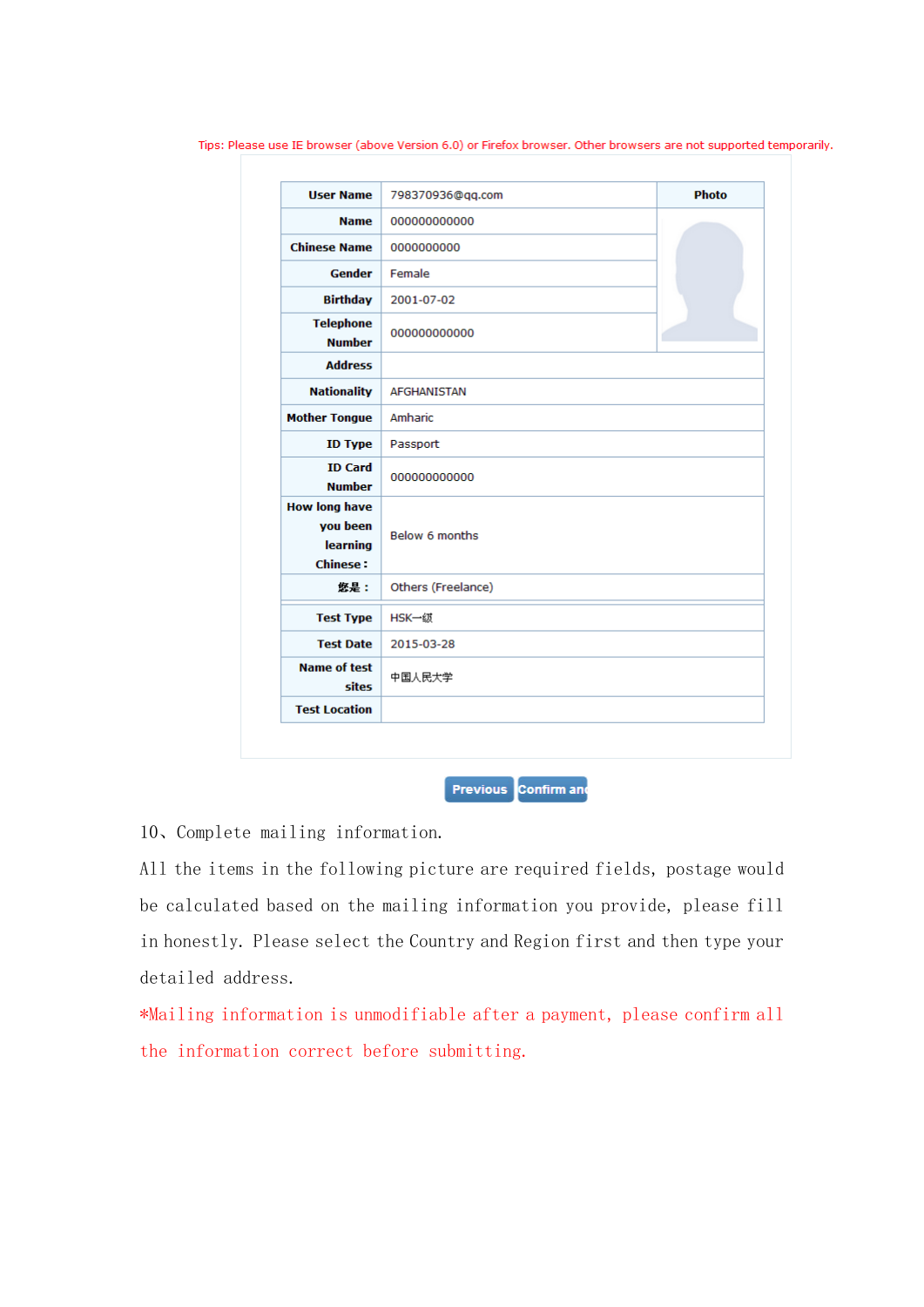## > Edit mailing information

| Name of         |                                                                                                             |
|-----------------|-------------------------------------------------------------------------------------------------------------|
| Recipient       |                                                                                                             |
| Recipient       |                                                                                                             |
| mailbox         | @163.com                                                                                                    |
| Phone of        |                                                                                                             |
| Recipient       |                                                                                                             |
| Mailing address | Country AFGHANISTAI v<br>Municipality/Region<br>Just fill in the detailed address outside the city / region |
| Post code       |                                                                                                             |
|                 | <b>Submit</b><br><b>Reset</b>                                                                               |

11、Pay test fee online. Please pay before registration deadline or the registration would be invalid.

|         | Sucessfully pre-registered, with a test confirmation letter sent to your email box                                                                                                                                                                                                                                                                                                        |
|---------|-------------------------------------------------------------------------------------------------------------------------------------------------------------------------------------------------------------------------------------------------------------------------------------------------------------------------------------------------------------------------------------------|
|         | 1. Please complete the online payment directly on this page, orlog on this websitebefore 2015-03-04 and<br>pay online through the Test Record Information at the Personal Information Center. If notestfee is received<br>by the Center after the deadline, your test reservation will be automatically cancelled. Onceyou've<br>successfully paid the fee, the test cannot be cancelled. |
|         | 2. Please carefully check to ensure your information is true and correct. If any information is foundincorrect<br>and the testfeehas not been paid yet, please log into the Personal InformationCenterto updateyour personal<br>information; if the fee has been paid, please contact the test centerto confirm your registration information.                                            |
|         | 3. The website is expected to be available for printingyour Admission Ticketfrom 2015-03-18.                                                                                                                                                                                                                                                                                              |
| refund. | 4. On the test day, you must bring with you the admission ticket and your valid ID document (as used for<br>registration with photograph) to sit the test. Photocopies of the ID document will be invalid. Test takers fail to<br>present the admission ticket and other documents required will not be allowed to sit the test or have any                                               |
|         | <b>Pav Online</b>                                                                                                                                                                                                                                                                                                                                                                         |

12、Online payment in China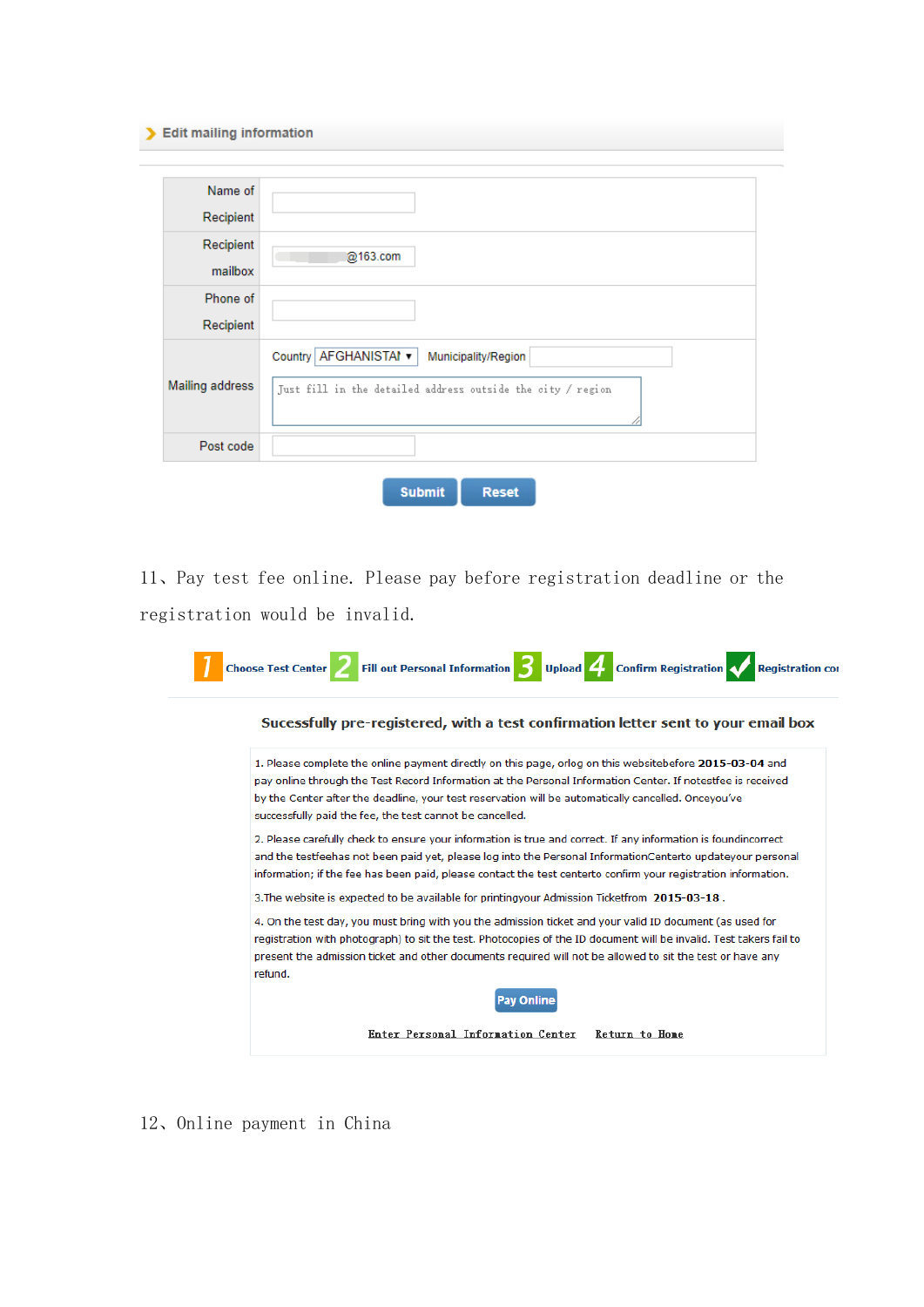Test takers who register in China could pay the fee online according to the following steps.

1) Confirm the price and select a payment method.



2) Select a bank (example of Unionpay's Payment process)

| 银联电子支付                                                    |                                                         |                                                          |                                   |                             |
|-----------------------------------------------------------|---------------------------------------------------------|----------------------------------------------------------|-----------------------------------|-----------------------------|
| <b>CHINAPAY</b>                                           | 统一支付平台                                                  |                                                          |                                   |                             |
| 订单基本信息                                                    | 银行选择                                                    |                                                          |                                   |                             |
| 商户ID: 808080201301738<br>汉考国际教育科技(北京)有<br>商户名称:<br>限公司B2C | 具 国有银行<br>中国工商银行<br>$\circ$                             | (1) 中国农业银行                                               | <b>ODBERRIT</b>                   | <b>◎ ★鳥落行</b>               |
| 商户订单号: 0000000007712857<br>订单金额: 0.10元                    | <b>是 全国性商业银行</b>                                        |                                                          |                                   |                             |
| 平台订单流水: 1308261210519725<br>订单描述: 考点单个支付                  | (4) 招商银行<br>ank 中国光大银行                                  | <b>COLARANE</b><br>广发银行ICGB                              | SP国民生奴坪<br>■深圳发展银行                | ◎兴业银行<br>白交通銀行              |
| 业务信息<br>业务名称:考试<br>开始时间: 2013-08-21 00:00:00              | 偏中信银行<br>● 华貌银行                                         | 350 365 EEE FS                                           | 浙商银行                              | <b>E</b> PRUNHERA           |
| 截止时间: 2066-08-21 23:59:59                                 | 地方性商业银行                                                 |                                                          |                                   |                             |
|                                                           | 广西北部湾银行<br>5.5.4.1                                      | 河北镇行<br>◎ 珠海市农村信用合作<br><b><i>DANAURAL CREDIT UNK</i></b> | □ 大连银行<br>温州银行                    | ◎广州银行<br> ◎ 漢口銀行            |
|                                                           | 資源德信用社                                                  | 赛费跟短                                                     | Q 青岛银行                            | 德州市商业银行                     |
|                                                           | @ 长沙市商业银行<br>◎东莞银行                                      | 宁波银行                                                     | <b>DE TARF</b><br><b>CARAHAMH</b> | ◆ 海南省农信社                    |
|                                                           | 乌鲁木齐市商业银行                                               | <b>D.H.K.U</b><br>AATAARD                                | <b>S</b> 上饶银行                     | 3 威海市商业银行<br>NT 宁夏银行        |
|                                                           | <b>图东营市商业银行</b>                                         | 三门映示商业银行                                                 | 【】或京銀行                            | ◎ 宜易市商业银行                   |
|                                                           | (商) 齐商银汗<br><b>OISHANG BANK</b><br><b>【+m 医电热安性寿业银行</b> | <u>●九江银行</u><br>2 厦门银行                                   | (?) 徽商银行<br>◎上海农商银行               | $O$ $M$ $11$ if<br>重点求材商业吸行 |
|                                                           | (d) 成都农商银行                                              | 上海银行                                                     | (4)<br>湖南农信社                      | (2) 南海农商银行                  |
|                                                           | <b>L</b> 其它银行                                           |                                                          |                                   |                             |

3) Pay by Wechat (QR code)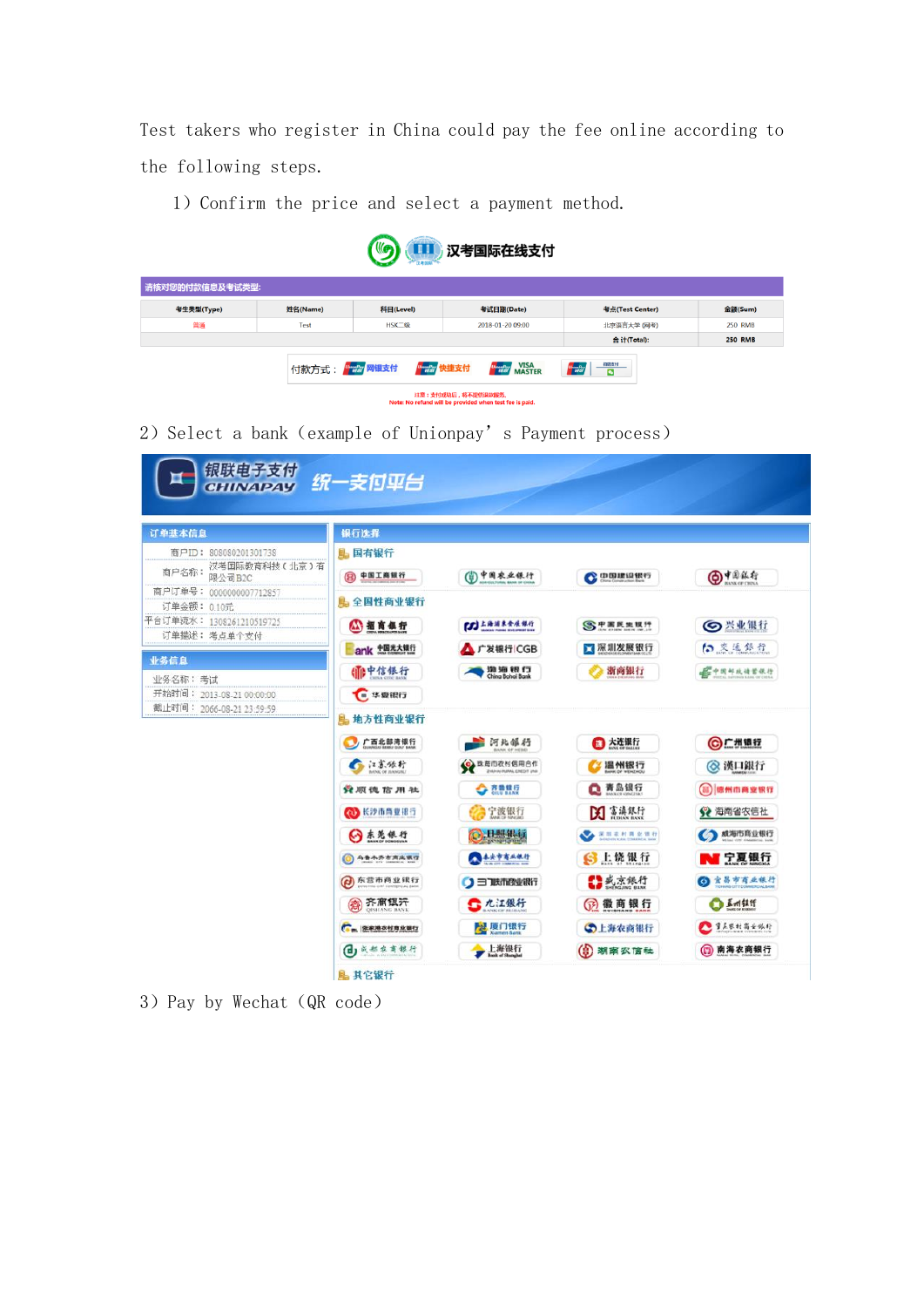

、After confirming the payment successful, please click the complete button.

| 汉考国际在线支付<br><b>III</b><br>汉考国际 |          |  |           |                                                    |  |                 |               |
|--------------------------------|----------|--|-----------|----------------------------------------------------|--|-----------------|---------------|
| 请核对您的付款信息及考试类型:                |          |  |           |                                                    |  |                 |               |
| 考生类型(Type)                     | 姓名(Name) |  | 科目(Level) | 考试日期(Date)                                         |  | 考点(Test Center) | 金额(Sum)       |
| 普通考生                           | 0000     |  | 支付提示      |                                                    |  | 将/国家汉办驻西班牙代表处   | <b>25 EUR</b> |
|                                |          |  |           |                                                    |  | 合计(Total):      | <b>25 EUR</b> |
|                                |          |  | 禁         | 支付完成前, 请不要关闭此支付验证窗口。<br>支付完成后,请点击确认您的支付情况。<br>支付完成 |  |                 |               |
|                                |          |  |           |                                                    |  |                 |               |

、The registration completes.